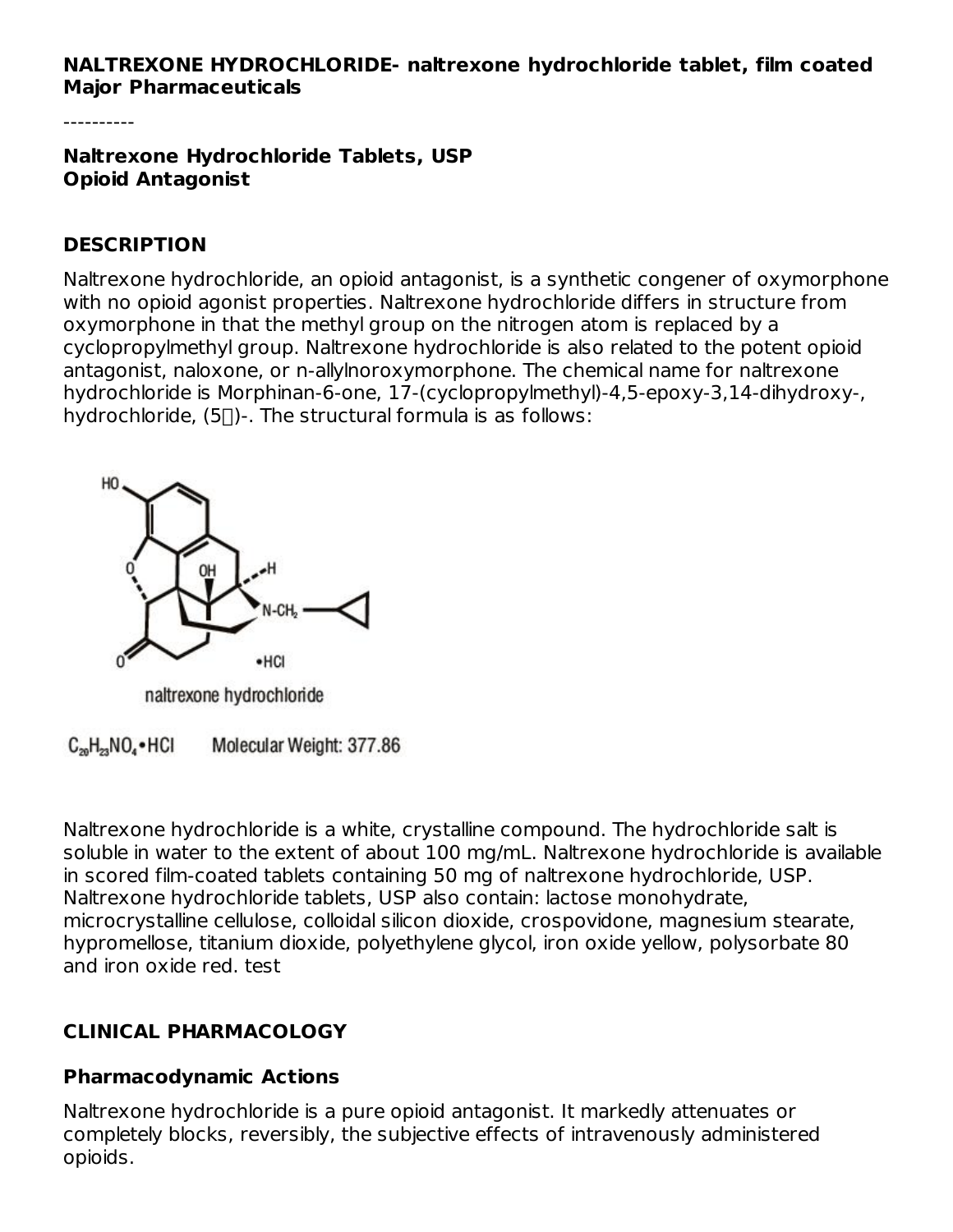When coadministered with morphine, on a chronic basis, naltrexone hydrochloride blocks the physical dependence to morphine, heroin and other opioids.

Naltrexone hydrochloride has few, if any, intrinsic actions besides its opioid blocking properties. However, it does produce some pupillary constriction, by an unknown mechanism.

The administration of naltrexone hydrochloride is not associated with the development of tolerance or dependence. In subjects physically dependent on opioids, naltrexone hydrochloride will precipitate withdrawal symptomatology.

Clinical studies indicate that 50 mg of naltrexone hydrochloride will block the pharmacologic effects of 25 mg of intravenously administered heroin for periods as long as 24 hours. Other data suggest that doubling the dose of naltrexone hydrochloride provides blockade for 48 hours, and tripling the dose of naltrexone hydrochloride provides blockade for about 72 hours.

Naltrexone hydrochloride blocks the effects of opioids by competitive binding (i.e., analogous to competitive inhibition of enzymes) at opioid receptors. This makes the blockade produced potentially surmountable, but overcoming full naltrexone blockade by administration of very high doses of opiates has resulted in excessive symptoms of histamine release in experimental subjects.

The mechanism of action of naltrexone hydrochloride in alcoholism is not understood; however, involvement of the endogenous opioid system is suggested by preclinical data. Naltrexone hydrochloride, an opioid receptor antagonist, competitively binds to such receptors and may block the effects of endogenous opioids. Opioid antagonists have been shown to reduce alcohol consumption by animals, and naltrexone hydrochloride has been shown to reduce alcohol consumption in clinical studies.

Naltrexone hydrochloride is not aversive therapy and does not cause a disulfiram-like reaction either as a result of opiate use or ethanol ingestion.

### **Pharmacokinetics**

Naltrexone hydrochloride is a pure opioid receptor antagonist. Although well absorbed orally, naltrexone is subject to significant first pass metabolism with oral bioavailability estimates ranging from 5 to 40%. The activity of naltrexone is believed to be due to both parent and the 6-ß-naltrexol metabolite. Both parent drug and metabolites are excreted primarily by the kidney (53% to 79% of the dose), however, urinary excretion of unchanged naltrexone accounts for less than 2% of an oral dose and fecal excretion is a minor elimination pathway. The mean elimination half-life (T-1/2) values for naltrexone and 6-ß-naltrexol are 4 hours and 13 hours, respectively. Naltrexone and 6-ß-naltrexol are dose proportional in terms of AUC and  $\mathsf{C}_{\mathsf{max}}$  over the range of 50 to 200 mg and do not accumulate after 100 mg daily doses.

## **Absorption:**

Following oral administration, naltrexone undergoes rapid and nearly complete absorption with approximately 96% of the dose absorbed from the gastrointestinal tract. Peak plasma levels of both naltrexone and 6-ß-naltrexol occur within one hour of dosing.

## **Distribution:**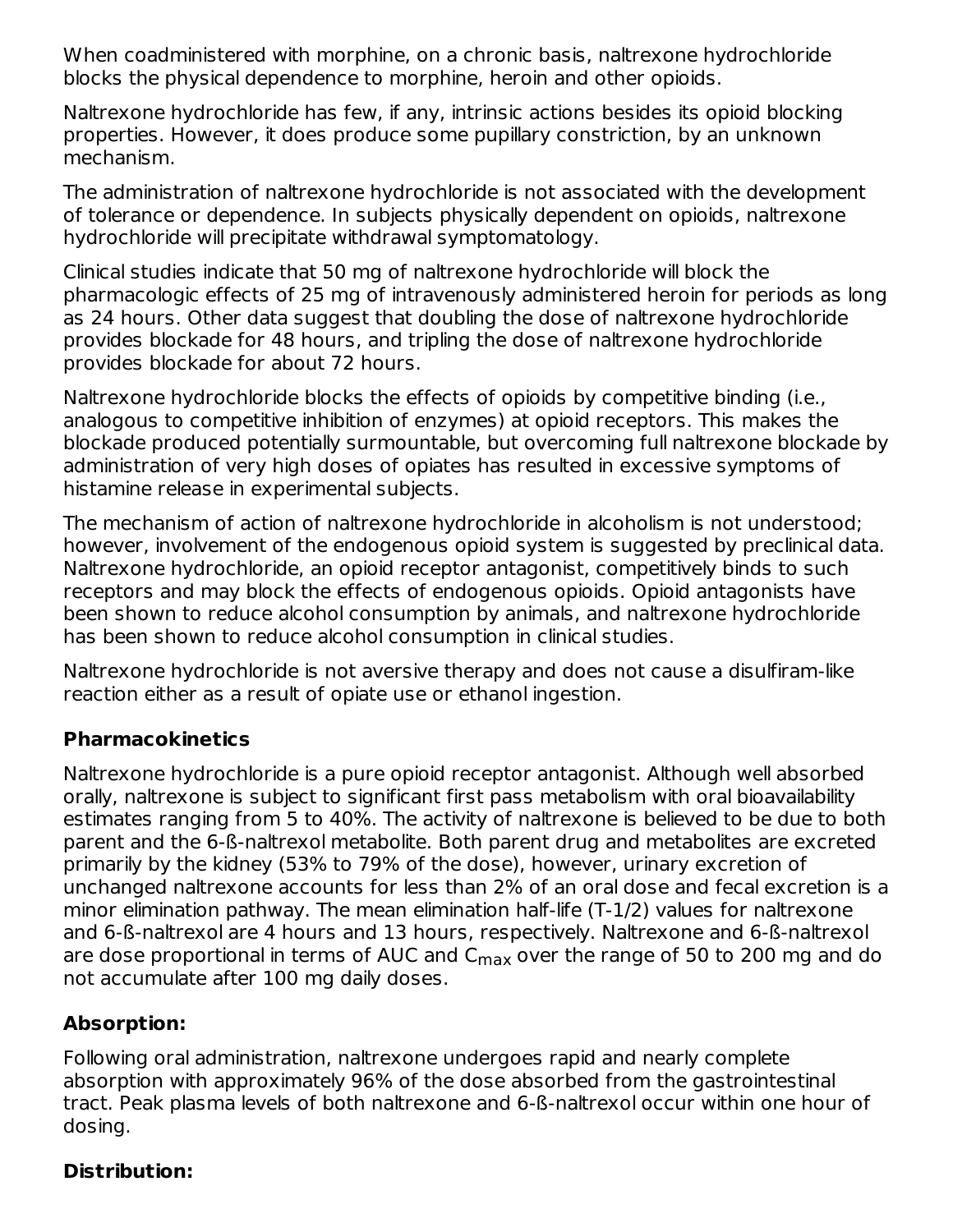The volume of distribution for naltrexone following intravenous administration is estimated to be 1350 liters. In vitro tests with human plasma show naltrexone to be 21% bound to plasma proteins over the therapeutic dose range.

## **Metabolism:**

The systemic clearance (after intravenous administration) of naltrexone is  $\sim$  3.5 L/min, which exceeds liver blood flow  $(-1.2 \text{ L/min})$ . This suggests both that naltrexone is a highly extracted drug (>98% metabolized) and that extrahepatic sites of drug metabolism exist. The major metabolite of naltrexone is 6-ß-naltrexol. Two other minor metabolites are 2-hydroxy-3-methoxy-6-ß-naltrexol and 2-hydroxy-3-methyl-naltrexone. Naltrexone and its metabolites are also conjugated to form additional metabolic products.

## **Elimination:**

The renal clearance for naltrexone ranges from 30 to 127 mL/min and suggests that renal elimination is primarily by glomerular filtration. In comparison the renal clearance for 6-ß-naltrexol ranges from 230 to 369 mL/min, suggesting an additional renal tubular secretory mechanism. The urinary excretion of unchanged naltrexone accounts for less than 2% of an oral dose; urinary excretion of unchanged and conjugated 6-ß-naltrexol accounts for 43% of an oral dose. The pharmacokinetic profile of naltrexone suggests that naltrexone and its metabolites may undergo enterohepatic recycling.

## **Hepatic and Renal Impairment:**

Naltrexone appears to have extra-hepatic sites of drug metabolism and its major metabolite undergoes active tubular secretion (see Metabolism above). Adequate studies of naltrexone in patients with severe hepatic or renal impairment have not been conducted (see PRECAUTIONS: Special Risk Patients).

## **Clinical Trials**

## **Alcoholism:**

The efficacy of naltrexone hydrochloride as an aid to the treatment of alcoholism was tested in placebo-controlled, outpatient, double blind trials. These studies used a dose of naltrexone hydrochloride 50 mg once daily for 12 weeks as an adjunct to social and psychotherapeutic methods when given under conditions that enhanced patient compliance. Patients with psychosis, dementia, and secondary psychiatric diagnoses were excluded from these studies.

In one of these studies, 104 alcohol-dependent patients were randomized to receive either naltrexone hydrochloride 50 mg once daily or placebo. In this study, naltrexone

hydrochloride proved superior to placebo in measures of drinking including abstention rates (51% vs. 23%), number of drinking days, and relapse (31% vs. 60%). In a second study with 82 alcohol-dependent patients, the group of patients receiving naltrexone hydrochloride were shown to have lower relapse rates (21% vs. 41%), less alcohol craving, and fewer drinking days compared with patients who received placebo, but these results depended on the specific analysis used.

The clinical use of naltrexone hydrochloride as adjunctive pharmacotherapy for the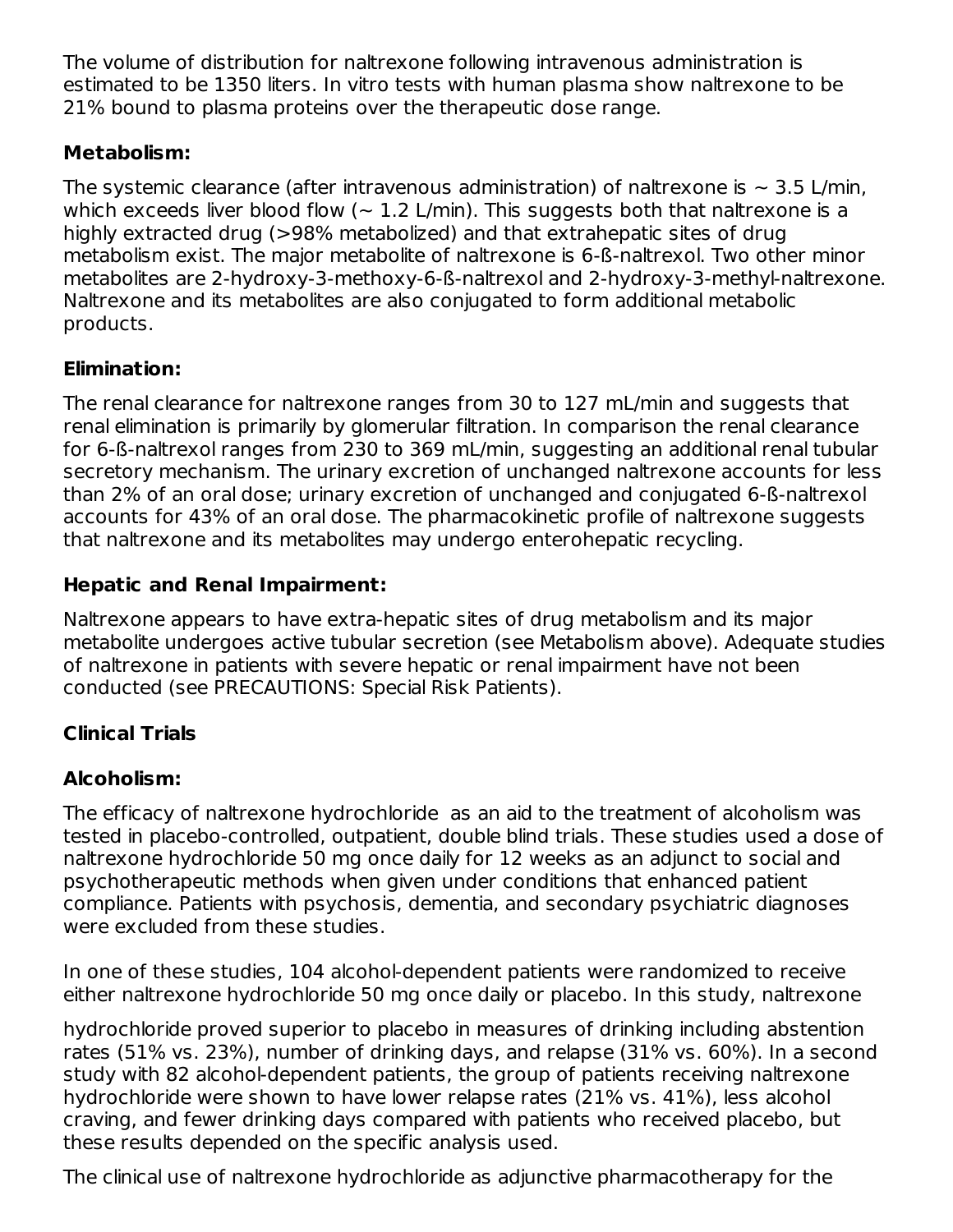treatment of alcoholism was also evaluated in a multicenter safety study. This study of 865 individuals with alcoholism included patients with comorbid psychiatric conditions, concomitant medications, polysubstance abuse and HIV disease. Results of this study demonstrated that the side effect profile of naltrexone hydrochloride appears to be similar in both alcoholic and opioid dependent populations, and that serious side effects are uncommon.

In the clinical studies, treatment with naltrexone hydrochloride supported abstinence, prevented relapse and decreased alcohol consumption. In the uncontrolled study, the patterns of abstinence and relapse were similar to those observed in the controlled studies. Naltrexone hydrochloride was not uniformly helpful to all patients, and the expected effect of the drug is a modest improvement in the outcome of conventional treatment.

## **Treatment of Opioid Addiction:**

Naltrexone hydrochloride has been shown to produce complete blockade of the euphoric effects of opioids in both volunteer and addict populations. When administered by means that enforce compliance, it will produce an effective opioid blockade, but has not been shown to affect the use of cocaine or other non-opioid drugs of abuse.

There are no data that demonstrate an unequivocally beneficial effect of naltrexone hydrochloride on rates of recidivism among detoxified, formerly opioid-dependent individuals who self-administer the drug. The failure of the drug in this setting appears to be due to poor medication compliance.

The drug is reported to be of greatest use in good prognosis opioid addicts who take the drug as part of a comprehensive occupational rehabilitative program, behavioral contract, or other compliance-enhancing protocol. Naltrexone hydrochloride, unlike methadone or LAAM (levo-alpha-acetyl-methadol), does not reinforce medication compliance and is expected to have a therapeutic effect only when given under external conditions that support continued use of the medication.

## **INDICATIONS AND USAGE**

Naltrexone hydrochloride tablets are indicated in the treatment of alcohol dependence and for the blockade of the effects of exogenously administered opioids.

Naltrexone hydrochloride has not been shown to provide any therapeutic benefit except as part of an appropriate plan of management for the addictions.

## **CONTRAINDICATIONS**

Naltrexone hydrochloride is contraindicated in:

- 1. Patients receiving opioid analgesics.
- 2. Patients currently dependent on opioids, including those currently maintained on opiate agonists [e.g., methadone) or partial agonists (e.g., buprenorphine).
- 3. Patients in acute opioid withdrawal (see WARNINGS).
- 4. Any individual who has failed the naloxone challenge test or who has a positive urine screen for opioids.
- 5. Any individual with a history of sensitivity to naltrexone hydrochloride or any other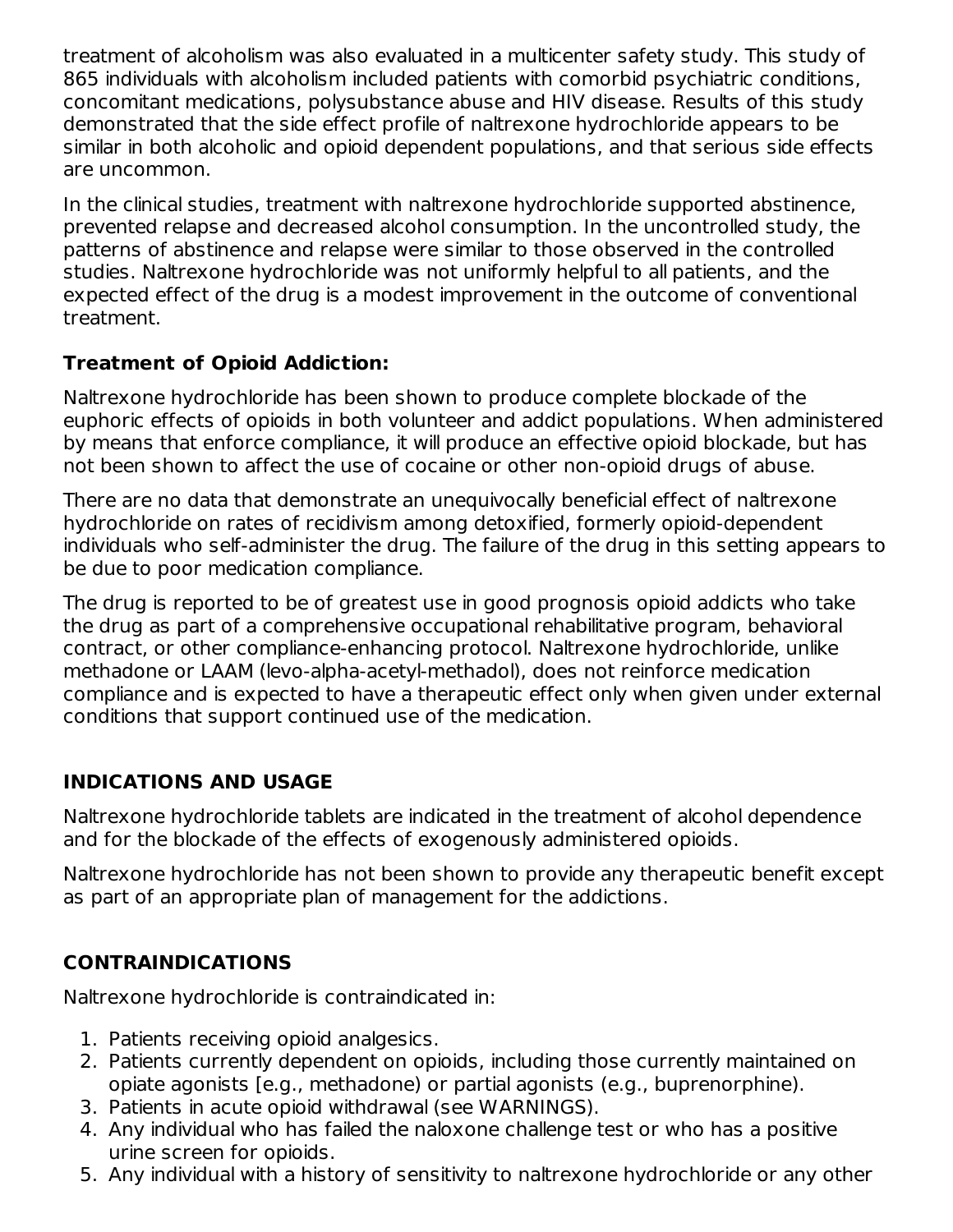components of this product. It is not known if there is any cross-sensitivity with naloxone or the phenanthrene containing opioids.

### **WARNINGS**

### **Vulnerability to Opioid Overdose**

After opioid detoxification, patients are likely to have reduced tolerance to opioids. As the blockade of exogenous opioids provided by naltrexone hydrochloride wanes and eventually dissipates completely, patients who have been treated with naltrexone hydrochloride may respond to lower doses of opioids than previously used, just as they would shortly after completing detoxification.

This could result in potentially life-threatening opioid intoxication (respiratory compromise or arrest, circulatory collapse, etc.) if the patient uses previously tolerated doses of opioids. Cases of opioid overdose with fatal outcomes have been reported in patients after discontinuing treatment.

Patients should be alerted that they may be more sensitive to opioids, even at lower doses, after naltrexone hydrochloride treatment is discontinued. It is important that patients inform family members, and the people closest to the patient of this increased sensitivity to opioids and the risk of overdose (see PRECAUTIONS, Information for Patients).

There is also the possibility that a patient who is treated with naltrexone hydrochloride could overcome the opioid blockade effect of naltrexone hydrochloride. Although naltrexone hydrochloride is a potent antagonist, the blockade produced by naltrexone hydrochloride is surmountable. The plasma concentration of exogenous opioids attained immediately following their acute administration may be sufficient to overcome the competitive receptor blockade. This poses a potential risk to individuals who attempt, on their own, to overcome the blockade by administering large amounts of exogenous opioids. Any attempt by a patient to overcome the antagonism by taking opioids is especially dangerous and may lead to life-threatening opioid intoxication or fatal overdose. Patients should be told of the serious consequences of trying to overcome the opioid blockade (see PRECAUTIONS, Information for Patients).

## **Precipitated Opioid Withdrawal**

The symptoms of spontaneous opioid withdrawal (which are associated with the discontinuation of opioid in a dependent individual) are uncomfortable, but they are not generally believed to be severe or necessitate hospitalization. However, when withdrawal is precipitated abruptly by the administration of an opioid antagonist to an opioiddependent patient, the resulting withdrawal syndrome can be severe enough to require hospitalization. Symptoms of withdrawal have usually appeared within five minutes of ingestion of naltrexone hydrochloride and have lasted for up to 48 hours. Mental status changes including confusion, somnolence and visual hallucinations have occurred. Significant fluid losses from vomiting and diarrhea have required intravenous fluid administration. Review of postmarketing cases of precipitated opioid withdrawal in association with naltrexone treatment has identified cases with symptoms of withdrawal severe enough to require hospital admission, and in some cases, management in the intensive care unit.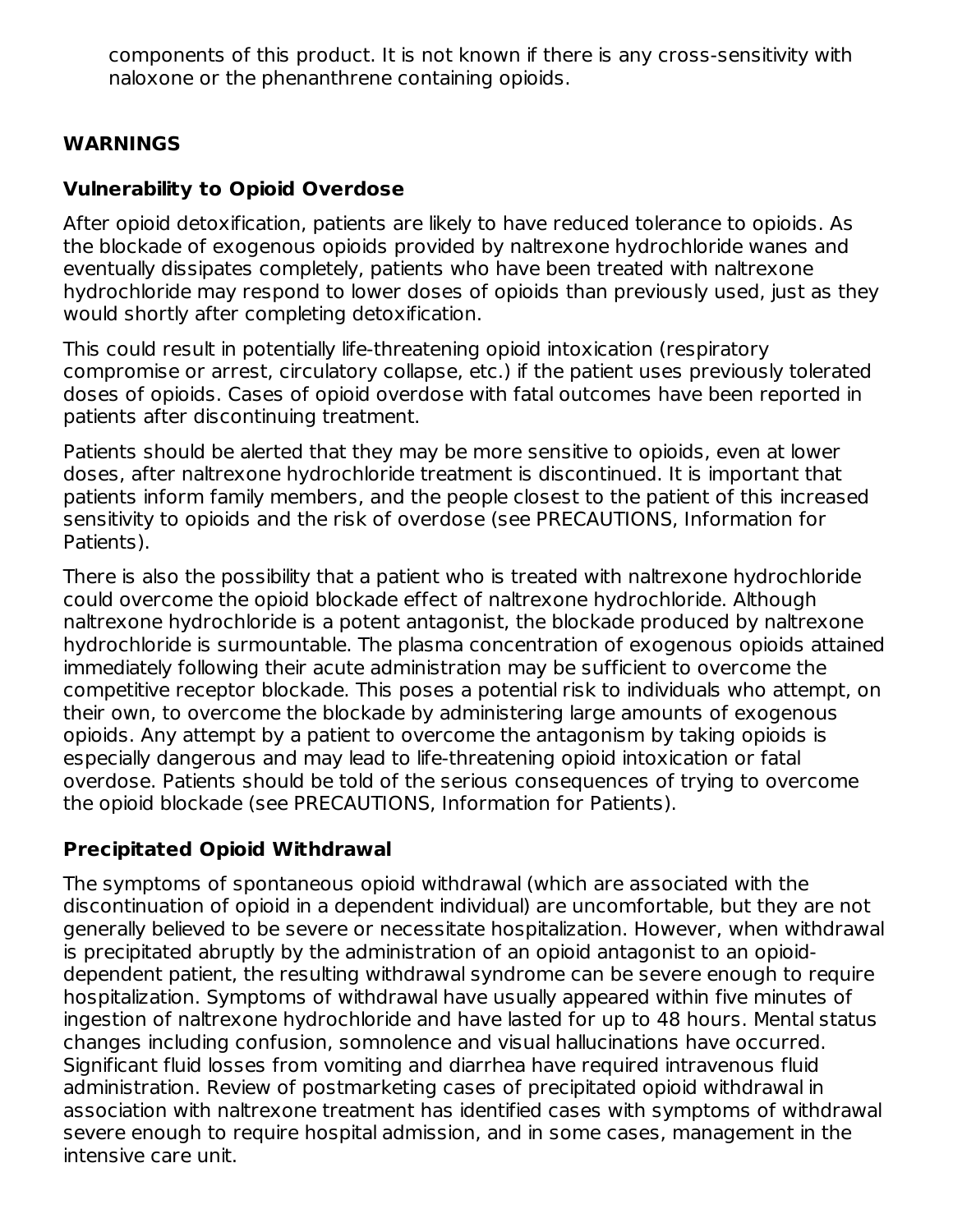To prevent occurrence of precipitated withdrawal in patients dependent on opioids, or exacerbation of a preexisting subclinical withdrawal syndrome, opioid-dependent patients, including those being treated for alcohol dependence, should be opioid-free (including tramadol) before starting naltrexone hydrochloride treatment. An opioid-free interval of a minimum of 7 to 10 days is recommended for patients previously dependent on short-acting opioids. Patients transitioning from buprenorphine or methadone may be vulnerable to precipitation of withdrawal symptoms for as long as two weeks.

If a more rapid transition from agonist to antagonist therapy is deemed necessary and appropriate by the healthcare provider, monitor the patient closely in an appropriate medical setting where precipitated withdrawal can be managed.

In every case, healthcare providers should always be prepared to manage withdrawal symptomatically with non-opioid medications because there is no completely reliable method for determining whether a patient has had an adequate opioid-free period. A naloxone challenge test may be helpful; however, a few case reports have indicated that patients may experience precipitated withdrawal despite having a negative urine toxicology screen or tolerating a naloxone challenge test (usually in the setting of transitioning from buprenorphine treatment). Patients should be made aware of the risks associated with precipitated withdrawal and encouraged to give an accurate account of last opioid use. Patients treated for alcohol dependence with naltrexone hydrochloride should also be assessed for underlying opioid dependence and for any recent use of opioids prior to initiation of treatment with naltrexone hydrochloride. Precipitated opioid withdrawal has been observed in alcohol-dependent patients in circumstances where the prescriber had been unaware of the additional use of opioids or co-dependence on opioids.

### **Hepatotoxicity**

Cases of hepatitis and clinically significant liver dysfunction were observed in association with naltrexone hydrochloride exposure during the clinical development program and in the postmarketing period. Transient, asymptomatic hepatic transaminase elevations were also observed in the clinical trials and postmarketing period. When patients presented with elevated transaminases, there were often other potential causative or contributory etiologies identified, including preexisting alcoholic liver disease, hepatitis B and/or C infection, and concomitant usage of other potentially hepatotoxic drugs. Although clinically significant liver dysfunction is not typically recognized as a manifestation of opioid withdrawal, opioid withdrawal that is precipitated abruptly may lead to systemic sequelae, including acute liver injury. Patients should be warned of the risk of hepatic injury and advised to seek medical attention if they experience symptoms of acute hepatitis. Use of naltrexone hydrochloride should be discontinued in the event of symptoms and/or signs of acute hepatitis. Depression and Suicidality Depression, suicide, attempted suicide and suicidal ideation have been reported in the postmarketing experience with naltrexone hydrochloride used in the treatment of opioid dependence. No causal relationship has been demonstrated. In the literature, endogenous opioids have been theorized to contribute to a variety of conditions. Alcohol-and opioiddependent patients, including those taking naltrexone hydrochloride, should be monitored for the development of depression or suicidal thinking. Families and caregivers of patients being treated with naltrexone hydrochloride should be alerted to the need to monitor patients for the emergence of symptoms of depression or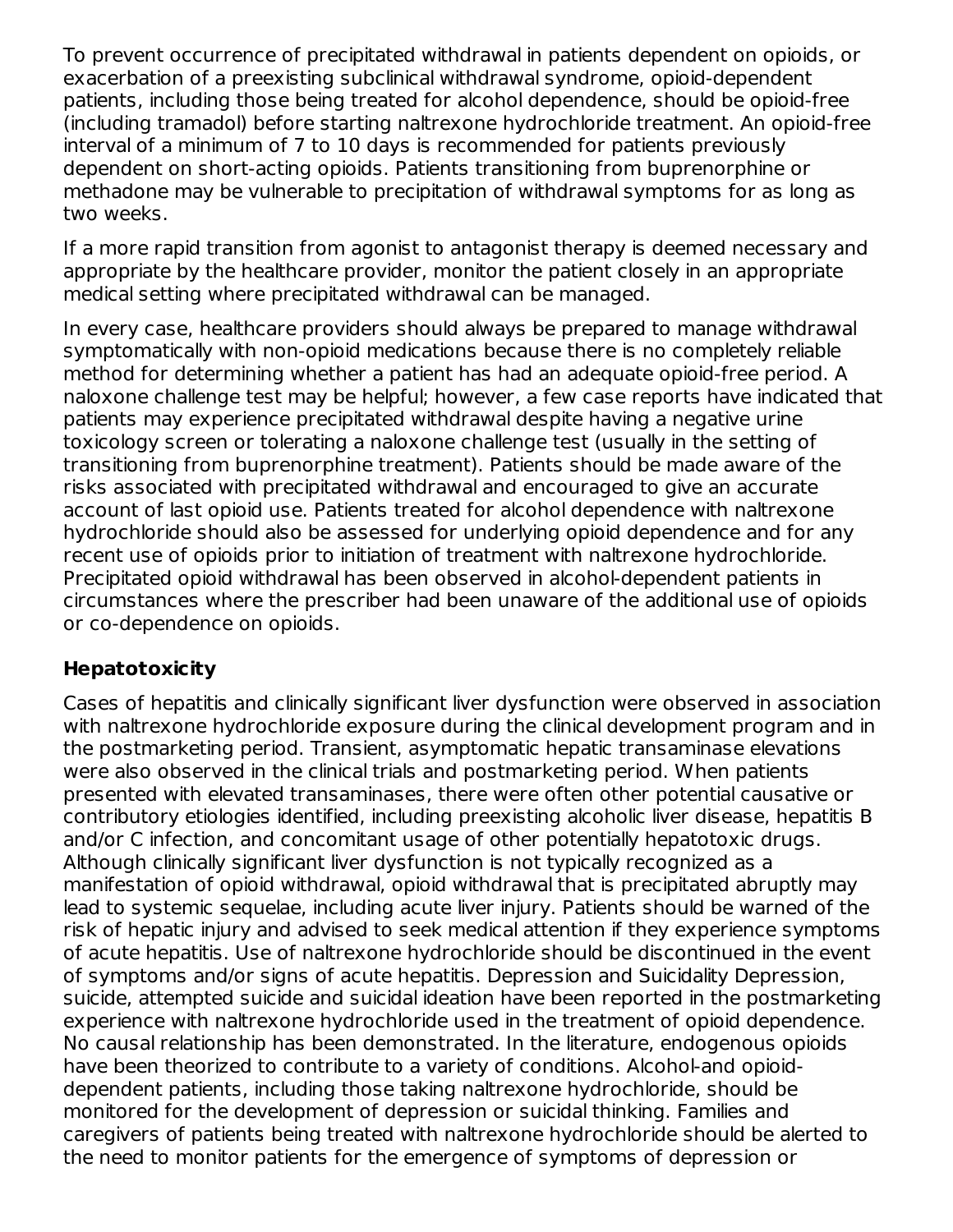suicidality, and to report such symptoms to the patient's healthcare provider.

#### **Ultra Rapid Opioid Withdrawal:**

Safe use of naltrexone hydrochloride in ultra rapid opiate detoxification programs has not been established (see ADVERSE REACTIONS).

#### **PRECAUTIONS**

#### **General**

When Reversal of Naltrexone Hydrochloride Blockade is Required for Pain Management: In an emergency situation in patients receiving fully blocking doses of naltrexone hydrochloride, a suggested plan of management is regional analgesia, conscious sedation with a benzodiazepine, use of non-opioid analgesics or general anesthesia.

In a situation requiring opioid analgesia, the amount of opioid required may be greater than usual, and the resulting respiratory depression may be deeper and more prolonged.

A rapidly acting opioid analgesic which minimizes the duration of respiratory depression is preferred. The amount of analgesic administered should be titrated to the needs of the patient. Non-receptor mediated actions may occur and should be expected (e.g., facial swelling, itching, generalized erythema, or bronchoconstriction) presumably due to histamine release.

Irrespective of the drug chosen to reverse naltrexone hydrochloride blockade, the patient should be monitored closely by appropriately trained personnel in a setting equipped and staffed for cardiopulmonary resuscitation.

#### **Special Risk Patients**

Renal Impairment: Naltrexone hydrochloride and its primary metabolite are excreted primarily in the urine, and caution is recommended in administering the drug to patients with renal impairment.

Hepatic Impairment: An increase in naltrexone AUC of approximately 5-and 10-fold in patients with compensated and decompensated liver cirrhosis, respectively, compared with subjects with normal liver function has been reported. These data also suggest that alterations in naltrexone bioavailability are related to liver disease severity.

#### **Information for Patients**

It is recommended that the prescribing physician relate the following information to patients being treated with naltrexone hydrochloride:

You have been prescribed naltrexone hydrochloride tablets as part of the comprehensive treatment for your alcoholism or drug dependence. You should carry identification to alert medical personnel to the fact that you are taking naltrexone hydrochloride. A naltrexone hydrochloride medication card may be obtained from your physician and can be used for this purpose. Carrying the identification card should help to ensure that you can obtain adequate treatment in an emergency. If you require medical treatment, be sure to tell the treating physician that you are receiving naltrexone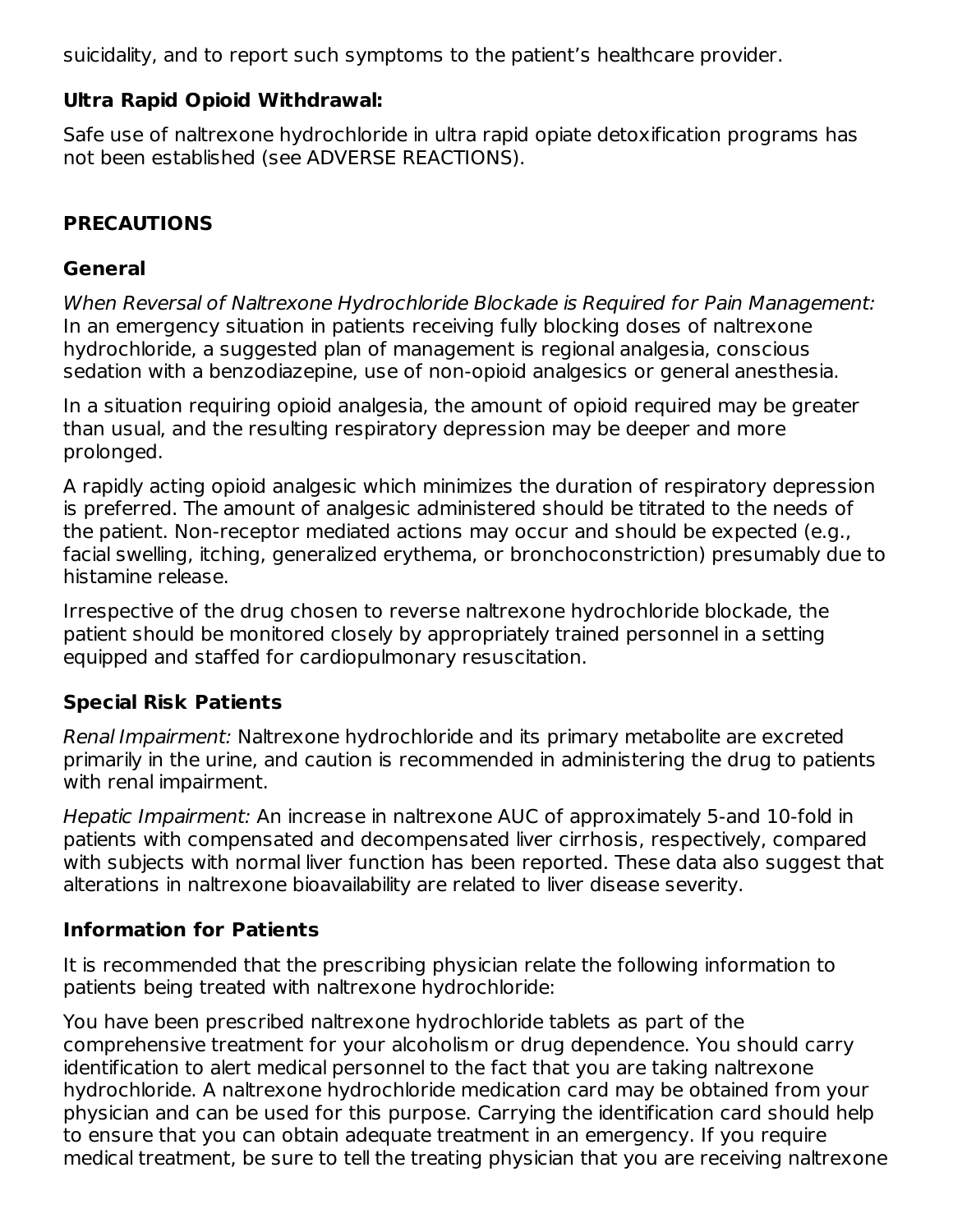hydrochloride therapy. You should take naltrexone hydrochloride as directed by your physician.

- Advise patients that if they previously used opioids, they may be more sensitive to lower doses of opioids and at risk of accidental overdose should they use opioids after naltrexone hydrochloride treatment is discontinued or temporarily interrupted. It is important that patients inform family members and the people closest to the patient of this increased sensitivity to opioids and the risk of overdose.
- Advise patients that because naltrexone hydrochloride can block the effects of opioids, patients will not perceive any effect if they attempt to self-administer heroin or any other opioid drug in small doses while on naltrexone hydrochloride tablets. Further, emphasize that administration of large doses of heroin or any other opioid to try to bypass the blockade and get high while on naltrexone hydrochloride may lead to serious injury, coma, or death.
- Patients on naltrexone hydrochloride tablets may not experience the expected effects from opioid-containing analgesic, antidiarrheal, or antitussive medications.
- Patients should be off all opioids, including opioid-containing medicines, for a minimum of 7 to 10 days before starting naltrexone hydrochloride tablets in order to avoid precipitation of opioid withdrawal. Patients transitioning from buprenorphine or methadone may be vulnerable to precipitation of withdrawal symptoms for as long as two weeks. Ensure that patients understand that withdrawal precipitated by administration of an opioid antagonist may be severe enough to require hospitalization if they have not been opioid-free for an adequate period of time, and is different from the experience of spontaneous withdrawal that occurs with discontinuation of opioid in a dependent individual. Advise patients that they should not take naltrexone hydrochloride tablets if they have any symptoms of opioid withdrawal. Advise all patients, including those with alcohol dependence, that it is imperative to notify healthcare providers of any recent use of opioids or any history of opioid dependence before starting naltrexone hydrochloride to avoid precipitation of opioid withdrawal.
- Advise patients that naltrexone hydrochloride tablets may cause liver injury. Patients should immediately notify their physician if they develop symptoms and/or signs of liver disease.
- Advise patients that they may experience depression while taking naltrexone hydrochloride tablets. It is important that patients inform family members and the people closest to the patient that they are taking naltrexone hydrochloride and that they should call a doctor right away should they become depressed or experience symptoms of depression.
- Advise patients that naltrexone hydrochloride has been shown to be effective only when used as part of a treatment program that includes counseling and support.
- Advise patients that dizziness may occur with naltrexone hydrochloride treatment, and they should avoid driving or operating heavy machinery until they have determined how naltrexone hydrochloride affects them.
- Advise patients to notify their physician if they:
	- become pregnant or intend to become pregnant during treatment with naltrexone hydrochloride.
	- are breast-feeding.
	- experience other unusual or significant side effects while on naltrexone hydrochloride therapy.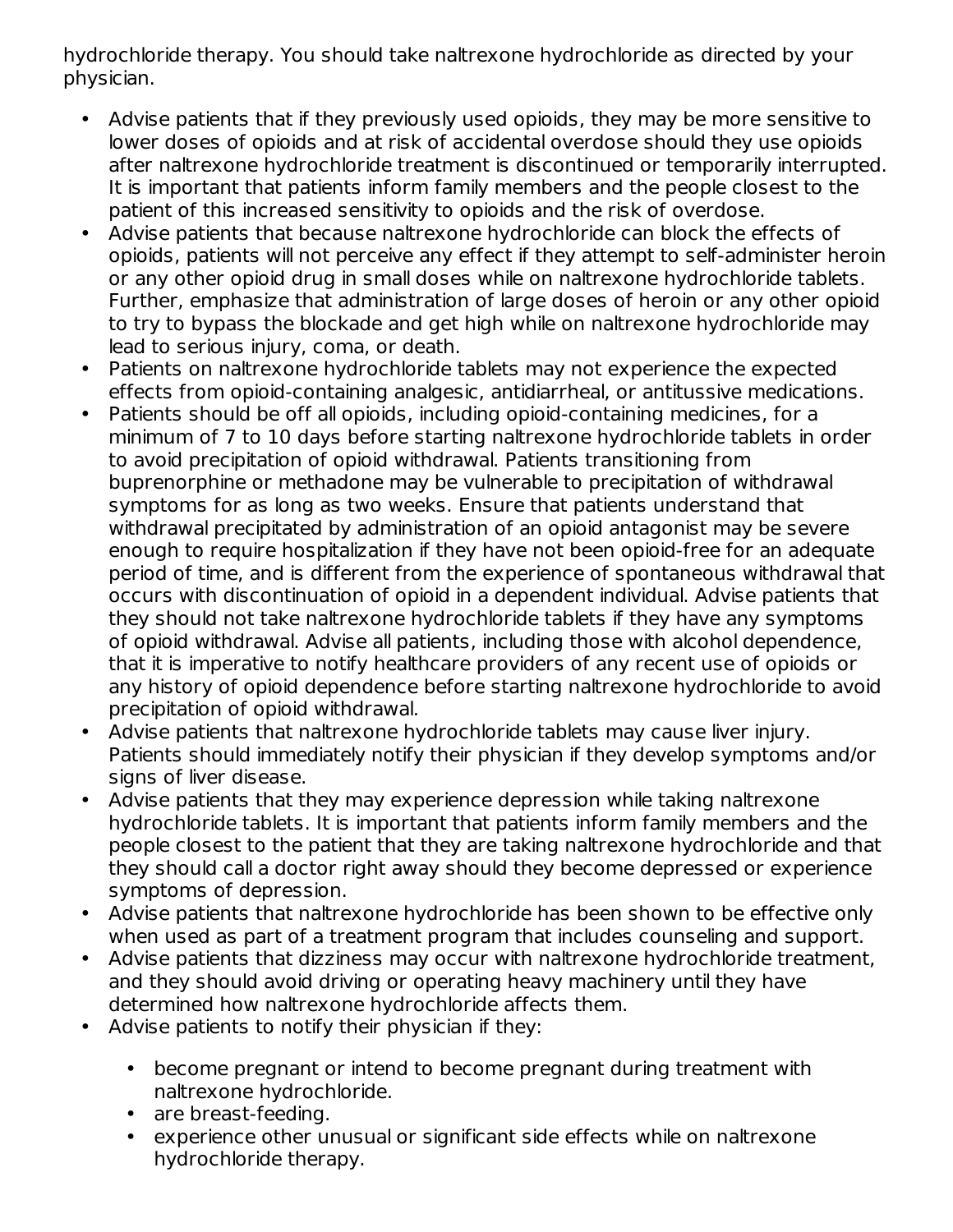#### **Laboratory Tests**

Naltrexone hydrochloride does not interfere with thin-layer, gas-liquid, and high pressure liquid chromatographic methods which may be used for the separation and detection of morphine, methadone or quinine in the urine. Naltrexone hydrochloride may or may not interfere with enzymatic methods for the detection of opioids depending on the specificity of the test. Please consult the test manufacturer for specific details.

### **Drug Interactions**

Studies to evaluate possible interactions between naltrexone hydrochloride and drugs other than opiates have not been performed. Consequently, caution is advised if the concomitant administration of naltrexone hydrochloride and other drugs is required.

The safety and efficacy of concomitant use of naltrexone hydrochloride and disulfiram is unknown, and the concomitant use of two potentially hepatotoxic medications is not ordinarily recommended unless the probable benefits outweigh the known risks.

Lethargy and somnolence have been reported following doses of naltrexone hydrochloride and thioridazine.

Patients taking naltrexone hydrochloride may not benefit from opioid containing medicines, such as cough and cold preparations, antidiarrheal preparations, and opioid analgesics. In an emergency situation when opioid analgesia must be administered to a patient receiving naltrexone hydrochloride, the amount of opioid required may be greater than usual, and the resulting respiratory depression may be deeper and more prolonged (see PRECAUTIONS).

### **Carcinogenesis, Mutagenesis and Impairment of Fertility**

The following statements are based on the results of experiments in mice and rats. The potential carcinogenic, mutagenic and fertility effects of the metabolite 6-β-naltrexol are unknown.

In a two-year carcinogenicity study in rats, there were small increases in the numbers of testicular mesotheliomas in males and tumors of vascular origin in males and females. The incidence of mesothelioma in males given naltrexone at a dietary dose of 100 mg/kg/day (600 mg/m<sup>2</sup>/day; 16 times the recommended therapeutic dose, based on body surface area) was 6%, compared with a maximum historical incidence of 4%. The incidence of vascular tumors in males and females given dietary doses of 100 mg/kg/day  $(600 \text{ mg/m}^2/\text{day})$  was 4% but only the incidence in females was increased compared with a maximum historical control incidence of 2%. There was no evidence of carcinogenicity in a two-year dietary study with naltrexone in male and female mice.

There was limited evidence of a weak genotoxic effect of naltrexone in one gene mutation assay in a mammalian cell line, in the *Drosophila* recessive lethal assay, and in non-specific DNA repair tests with E. coli. However, no evidence of genotoxic potential was observed in a range of other *in vitro* tests, including assays for gene mutation in bacteria, yeast, or in a second mammalian cell line, a chromosomal aberration assay, and an assay for DNA damage in human cells. Naltrexone did not exhibit clastogenicity in an in vivo mouse micronucleus assay.

Naltrexone (100 mg/kg/day [600 mg/m<sup>2</sup>/day] PO; 16 times the recommended therapeutic dose, based on body surface area) caused a significant increase in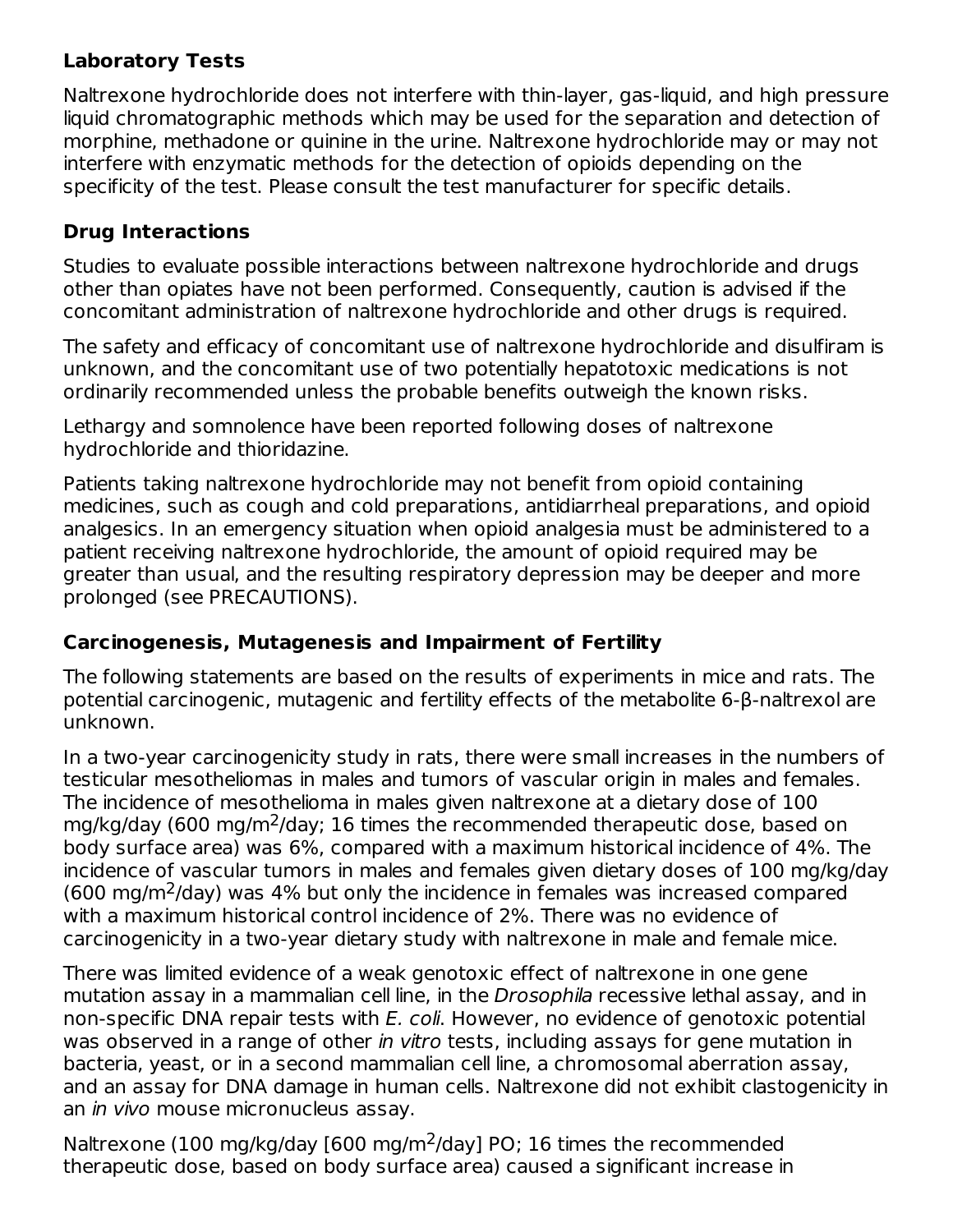pseudopregnancy in the rat. A decrease in the pregnancy rate of mated female rats also occurred. There was no effect on male fertility at this dose level. The relevance of these observations to human fertility is not known.

### **Pregnancy**

Teratogenic Effects: Pregnancy Category C: Naltrexone has been shown to increase the incidence of early fetal loss when given to rats at doses  $\geq$  30 mg/kg/day (180  $mg/m<sup>2</sup>/day$ ; 5 times the recommended therapeutic dose, based on body surface area) and to rabbits at oral doses  $\geq 60$  mg/kg/day (720 mg/m<sup>2</sup>/day; 18 times the recommended therapeutic dose, based on body surface area). There was no evidence of teratogenicity when naltrexone was administered orally to rats and rabbits during the period of major organogenesis at doses up to 200 mg/kg/day (32 and 65 times the recommended therapeutic dose, respectively, based on body surface area).

Rats do not form appreciable quantities of the major human metabolites, 6-β-naltrexol; therefore, the potential reproductive toxicity of the metabolite in rats is not known.

There are no adequate and well-controlled studies in pregnant women. Naltrexone hydrochloride should be used during pregnancy only if the potential benefit justifies the potential risk to the fetus.

## **Labor and Delivery**

Whether or not naltrexone hydrochloride affects the duration of labor and delivery is unknown.

### **Nursing Mothers**

In animal studies, naltrexone and 6-β-naltrexol were excreted in the milk of lactating rats dosed orally with naltrexone. Whether or not naltrexone hydrochloride is excreted in human milk is unknown. Because many drugs are excreted in human milk, caution should be exercised when naltrexone hydrochloride is administered to a nursing woman.

### **Pediatric Use**

The safe use of naltrexone hydrochloride in pediatric patients younger than 18 years old has not been established.

## **ADVERSE REACTIONS**

During two randomized, double-blind, placebo-controlled 12 week trials to evaluate the efficacy of naltrexone hydrochloride as an adjunctive treatment of alcohol dependence, most patients tolerated naltrexone hydrochloride well. In these studies, a total of 93 patients received naltrexone hydrochloride at a dose of 50 mg once daily. Five of these patients discontinued naltrexone hydrochloride because of nausea. No serious adverse events were reported during these two trials.

While extensive clinical studies evaluating the use of naltrexone hydrochloride in detoxified, formerly opioid-dependent individuals failed to identify any single, serious untoward risk of naltrexone hydrochloride use, placebo-controlled studies employing up to fivefold higher doses of naltrexone hydrochloride (up to 300 mg per day) than that recommended for use in opiate receptor blockade have shown that naltrexone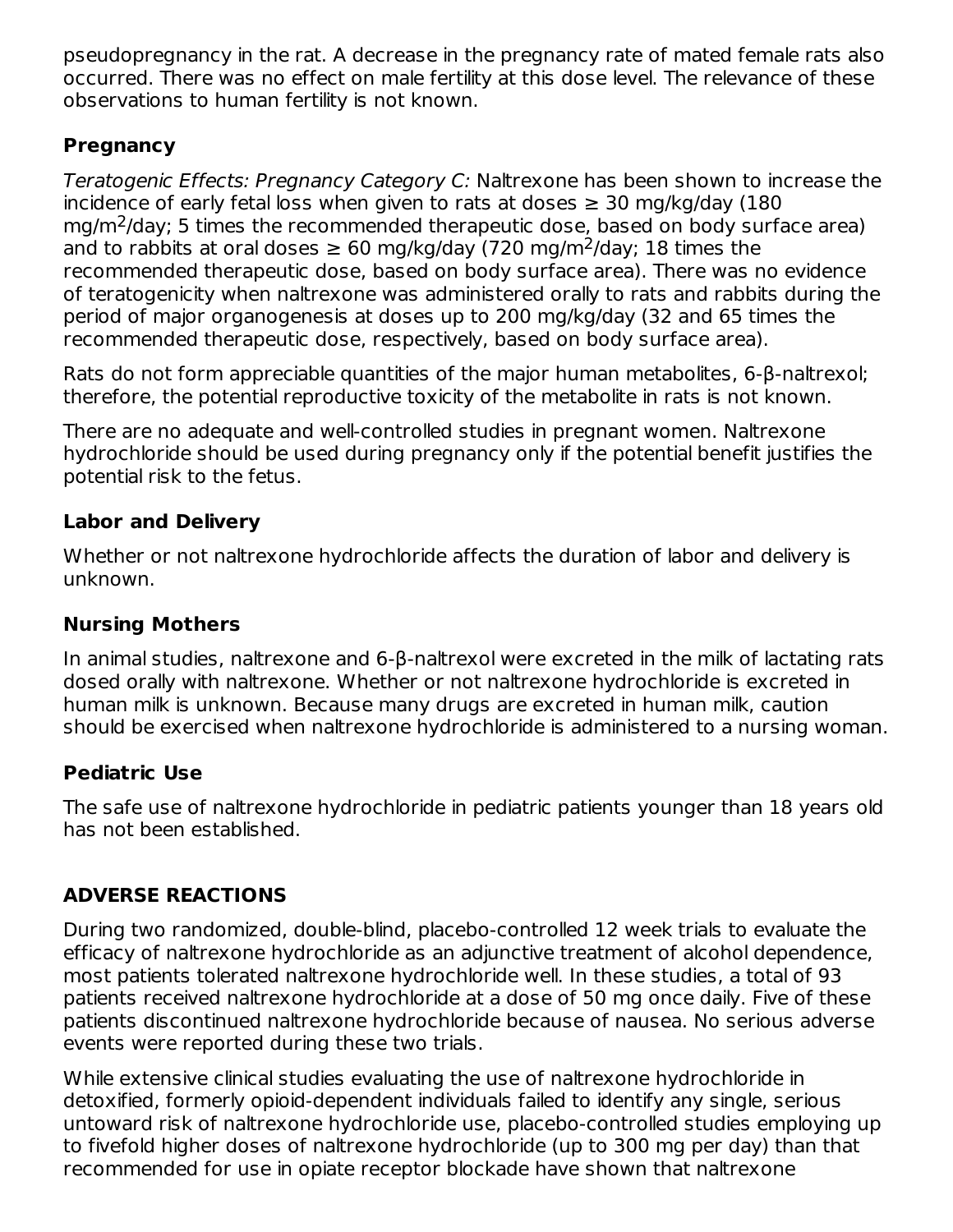hydrochloride causes hepatocellular injury in a substantial proportion of patients exposed at higher doses (see WARNINGS and PRECAUTIONS: Laboratory Tests).

Aside from this finding, and the risk of precipitated opioid withdrawal, available evidence does not incriminate naltrexone hydrochloride, used at any dose, as a cause of any other serious adverse reaction for the patient who is "opioid-free." It is critical to recognize that naltrexone hydrochloride can precipitate or exacerbate abstinence signs and symptoms in any individual who is not completely free of exogenous opioids.

Patients with addictive disorders, especially opioid addiction, are at risk for multiple numerous adverse events and abnormal laboratory findings, including liver function abnormalities. Data from both controlled and observational studies suggest that these abnormalities, other than the dose-related hepatotoxicity described above, are not related to the use of naltrexone hydrochloride.

Among opioid-free individuals, naltrexone hydrochloride administration at the recommended dose has not been associated with a predictable profile of serious adverse or untoward events. However, as mentioned above, among individuals using opioids, naltrexone hydrochloride may cause serious withdrawal reactions (see CONTRAINDICATIONS, WARNINGS, DOSAGE AND ADMINISTRATION).

### **Reported Adverse Events**

Naltrexone hydrochloride has not been shown to cause significant increases in complaints in placebo-controlled trials in patients known to be free of opioids for more than 7 to 10 days. Studies in alcoholic populations and in volunteers in clinical pharmacology studies have suggested that a small fraction of patients may experience an opioid withdrawal-like symptom complex consisting of tearfulness, mild nausea, abdominal cramps, restlessness, bone or joint pain, myalgia, and nasal symptoms. This may represent the unmasking of occult opioid use, or it may represent symptoms attributable to naltrexone. A number of alternative dosing patterns have been recommended to try to reduce the frequency of these complaints.

### **Alcoholism**

In an open label safety study with approximately 570 individuals with alcoholism receiving naltrexone hydrochloride, the following new-onset adverse reactions occurred in 2% or more of the patients: nausea (10%), headache (7%), dizziness (4%), nervousness (4%), fatigue (4%), insomnia (3%), vomiting (3%), anxiety (2%) and somnolence (2%).

Depression, suicidal ideation, and suicidal attempts have been reported in all groups when comparing naltrexone, placebo, or controls undergoing treatment for alcoholism.

|                          |            | RATE RANGES OF NEW ONSET EVENTS |  |  |  |
|--------------------------|------------|---------------------------------|--|--|--|
|                          | Naltrexone | Placebo                         |  |  |  |
| Depression               | 0 to $15%$ | 0 to 17%                        |  |  |  |
| Suicide Attempt/Ideation | 0 to $1\%$ | 0 to $3%$                       |  |  |  |

Although no causal relationship with naltrexone hydrochloride is suspected, physicians should be aware that treatment with naltrexone hydrochloride does not reduce the risk of suicide in these patients (see PRECAUTIONS).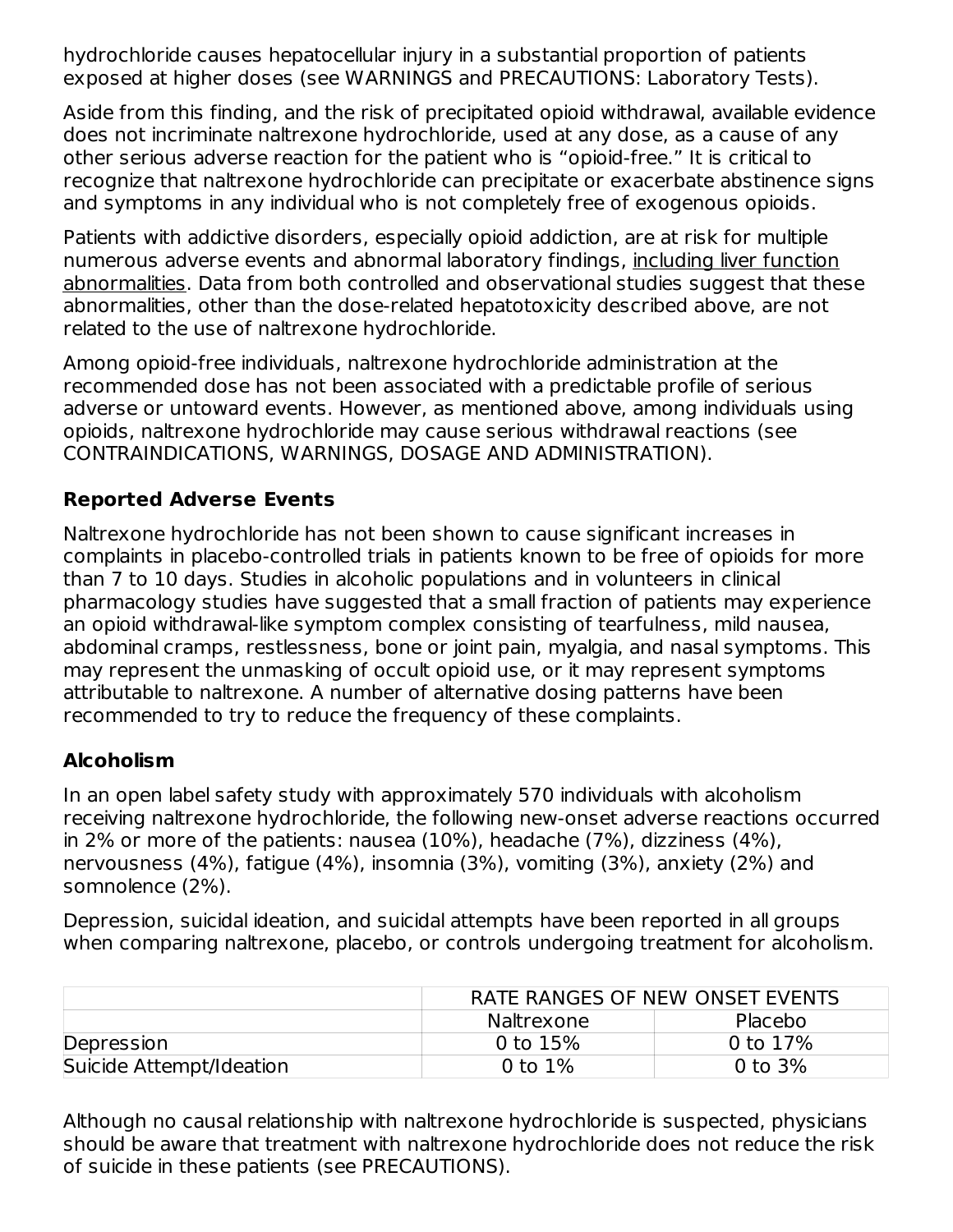#### **Opioid Addiction**

The following adverse reactions have been reported both at baseline and during the naltrexone hydrochloride clinical trials in opioid addiction at an incidence rate of more than 10%:

Difficulty sleeping, anxiety, nervousness, abdominal pain/cramps, nausea and/or vomiting, low energy, joint and muscle pain, and headache.

The incidence was less than 10% for:

Loss of appetite, diarrhea, constipation, increased thirst, increased energy, feeling down, irritability, dizziness, skin rash, delayed ejaculation, decreased potency, and chills. The following events occurred in less than 1% of subjects:

Respiratory:Nasal congestion, itching, rhinorrhea, sneezing, sore throat, excess mucus or phlegm, sinus trouble, heavy breathing, hoarseness, cough, shortness of breath.

Cardiovascular: Nose bleeds, phlebitis, edema, increased blood pressure, non-specific ECG changes, palpitations, tachycardia.

Gastrointestinal: Excessive gas, hemorrhoids, diarrhea, ulcer.

Musculoskeletal: Painful shoulders, legs or knees; tremors, twitching.

Genitourinary: Increased frequency of, or discomfort during, urination; increased or decreased sexual interest.

Dermatologic: Oily skin, pruritus, acne, athlete's foot, cold sores, alopecia.

Psychiatric: Depression, paranoia, fatigue, restlessness, confusion, disorientation, hallucinations, nightmares, bad dreams.

Special senses: Eyes-blurred, burning, light sensitive, swollen, aching, strained; ears- "clogged", aching, tinnitus.

General: Increased appetite, weight loss, weight gain, yawning, somnolence, fever, dry mouth, head "pounding", inguinal pain, swollen glands, "side" pains, cold feet, "hot spells."

Postmarketing Experience: Data collected from postmarketing use of naltrexone hydrochloride show that most events usually occur early in the course of drug therapy and are transient. It is not always possible to distinguish these occurrences from those signs and symptoms that may result from a withdrawal syndrome. Events that have been reported include anorexia, asthenia, chest pain, fatigue, headache, hot flushes, malaise, changes in blood pressure, agitation, dizziness, hyperkinesia, nausea, vomiting, tremor, abdominal pain, diarrhea, palpitations, myalgia, anxiety, confusion, euphoria, hallucinations, insomnia, nervousness, somnolence, abnormal thinking, dyspnea, rash, increased sweating, vision abnormalities, and idiopathic thrombocytopenic purpura.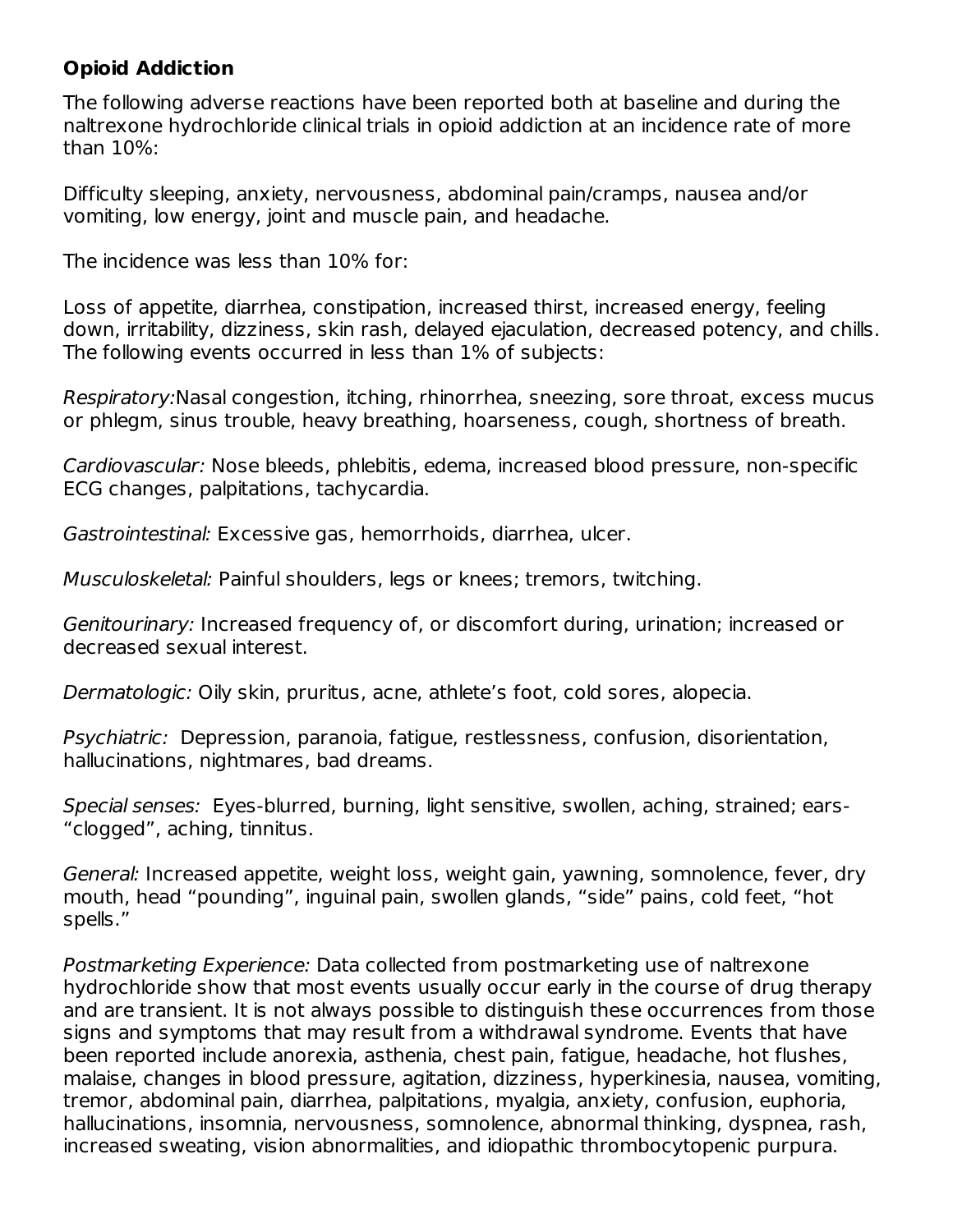In some individuals the use of opioid antagonists has been associated with a change in baseline levels of some hypothalamic, pituitary, adrenal, or gonadal hormones. The clinical significance of such changes is not fully understood.

Adverse events, including withdrawal symptoms and death, have been reported with the use of naltrexone hydrochloride in ultra rapid opiate detoxification programs. The cause of death in these cases is not known (see WARNINGS).

#### Laboratory Tests:

In a placebo controlled study in which naltrexone hydrochloride was administered to obese subjects at a dose approximately five-fold that recommended for the blockade of opiate receptors (300 mg per day), 19% (5/26) of naltrexone hydrochloride recipients and 0% (0/24) of placebo-treated patients developed elevations of serum transaminases (i.e., peak ALT values ranging from 121 to 532; or 3 to 19 times their baseline values) after three to eight weeks of treatment. The patients involved were generally clinically asymptomatic, and the transaminase levels of all patients on whom follow-up was obtained returned to (or toward) baseline values in a matter of weeks.

Transaminase elevations were also observed in other placebo controlled studies in which exposure to naltrexone hydrochloride at doses above the amount recommended for the treatment of alcoholism or opioid blockade consistently produced more numerous and more significant elevations of serum transaminases than did placebo. Transaminase elevations occurred in 3 of 9 patients with Alzheimer's Disease who received naltrexone hydrochloride (at doses up to 300 mg/day) for 5 to 8 weeks in an open clinical trial.

## **DRUG ABUSE AND DEPENDENCE**

Naltrexone hydrochloride is a pure opioid antagonist. It does not lead to physical or psychological dependence. Tolerance to the opioid antagonist effect is not known to occur.

## **OVERDOSAGE**

There is limited clinical experience with naltrexone hydrochloride overdosage in humans. In one study, subjects who received 800 mg daily naltrexone hydrochloride for up to one week showed no evidence of toxicity.

In the mouse, rat and guinea pig, the oral LD50s were 1,100 to 1,550 mg/kg; 1,450 mg/kg; and 1,490 mg/kg; respectively. High doses of naltrexone hydrochloride (generally ≥1,000 mg/kg) produced salivation, depression/reduced activity, tremors, and convulsions. Mortalities in animals due to high-dose naltrexone hydrochloride administration usually were due to clonic-tonic convulsions and/or respiratory failure.

### **Treatment of Overdosage**

In view of the lack of actual experience in the treatment of naltrexone hydrochloride overdose, patients should be treated symptomatically in a closely supervised environment. Physicians should contact a poison control center for the most up-to-date information.

### **DOSAGE AND ADMINISTRATION**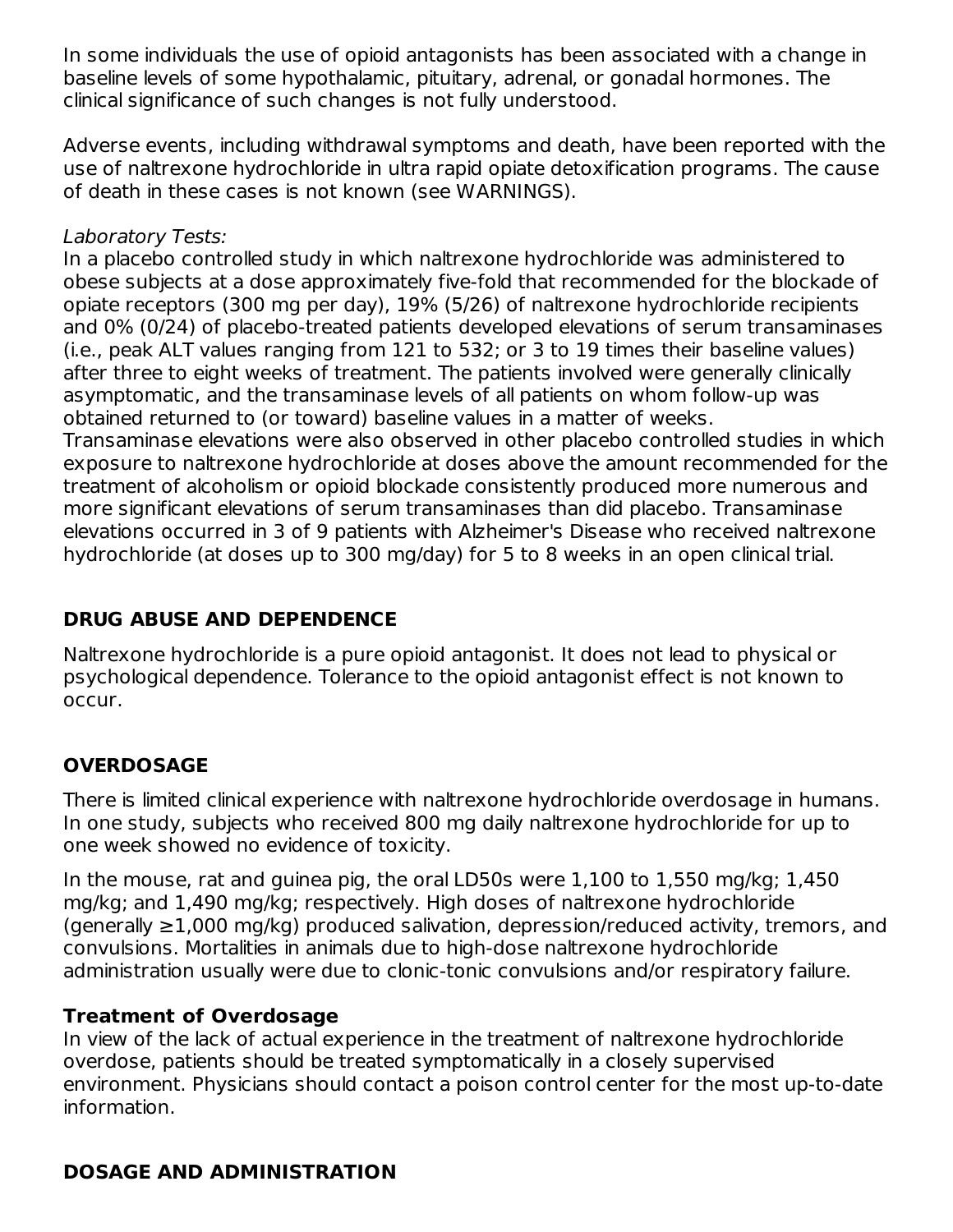To reduce the risk of precipitated withdrawal in patients dependent on opioids, or exacerbation of a preexisting subclinical withdrawal syndrome, opioid-dependent patients, including those being treated for alcohol dependence, should be opioid-free (including tramadol) before starting naltrexone hydrochloride treatment. An opioid-free interval of a minimum of 7 to 10 days is recommended for patients previously dependent on short-acting opioids.

## **Switching from Buprenorphine, Buprenorphine/Naloxone, or Methadone**

There are no systematically collected data that specifically address the switch from buprenorphine or methadone to naltrexone hydrochloride; however, review of postmarketing case reports have indicated that some patients may experience severe manifestations of precipitated withdrawal when being switched from opioid agonist therapy to opioid antagonist therapy (see WARNINGS). Patients transitioning from buprenorphine or methadone may be vulnerable to precipitation of withdrawal symptoms for as long as 2 weeks. Healthcare providers should be prepared to manage withdrawal symptomatically with non-opioid medications.

## **Treatment of Alcoholism**

A dose of 50 mg once daily is recommended for most patients. The placebo-controlled studies that demonstrated the efficacy of naltrexone hydrochloride as an adjunctive treatment of alcoholism used a dose regimen of naltrexone hydrochloride 50 mg once daily for up to 12 weeks. Other dose regimens or durations of therapy were not evaluated in these trials.

Naltrexone hydrochloride should be considered as only one of many factors determining the success of treatment of alcoholism. Factors associated with a good outcome in the clinical trials with naltrexone hydrochloride were the type, intensity, and duration of treatment; appropriate management of comorbid conditions; use of community-based support groups; and good medication compliance. To achieve the best possible treatment outcome, appropriate compliance-enhancing techniques should be implemented for all components of the treatment program, especially medication compliance.

### **Treatment of Opioid Dependence**

Treatment should be initiated with an initial dose of 25 mg of naltrexone hydrochloride. If no withdrawal signs occur, the patient may be started on 50 mg a day thereafter. A dose of 50 mg once a day will produce adequate clinical blockade of the actions of parenterally administered opioids. As with many non-agonist treatments for addiction, naltrexone hydrochloride is of proven value only when given as part of a comprehensive plan of management that includes some measure to ensure the patient takes the medication.

### **Naloxone Challenge Test**

Clinicians are reminded that there is no completely reliable method for determining whether a patient has had an adequate opioid-free period. A naloxone challenge test may be helpful if there is any question of occult opioid dependence. If signs of opioid withdrawal are still observed following naloxone challenge, treatment with naltrexone hydrochlorideshould not be attempted. The naloxone challenge can be repeated in 24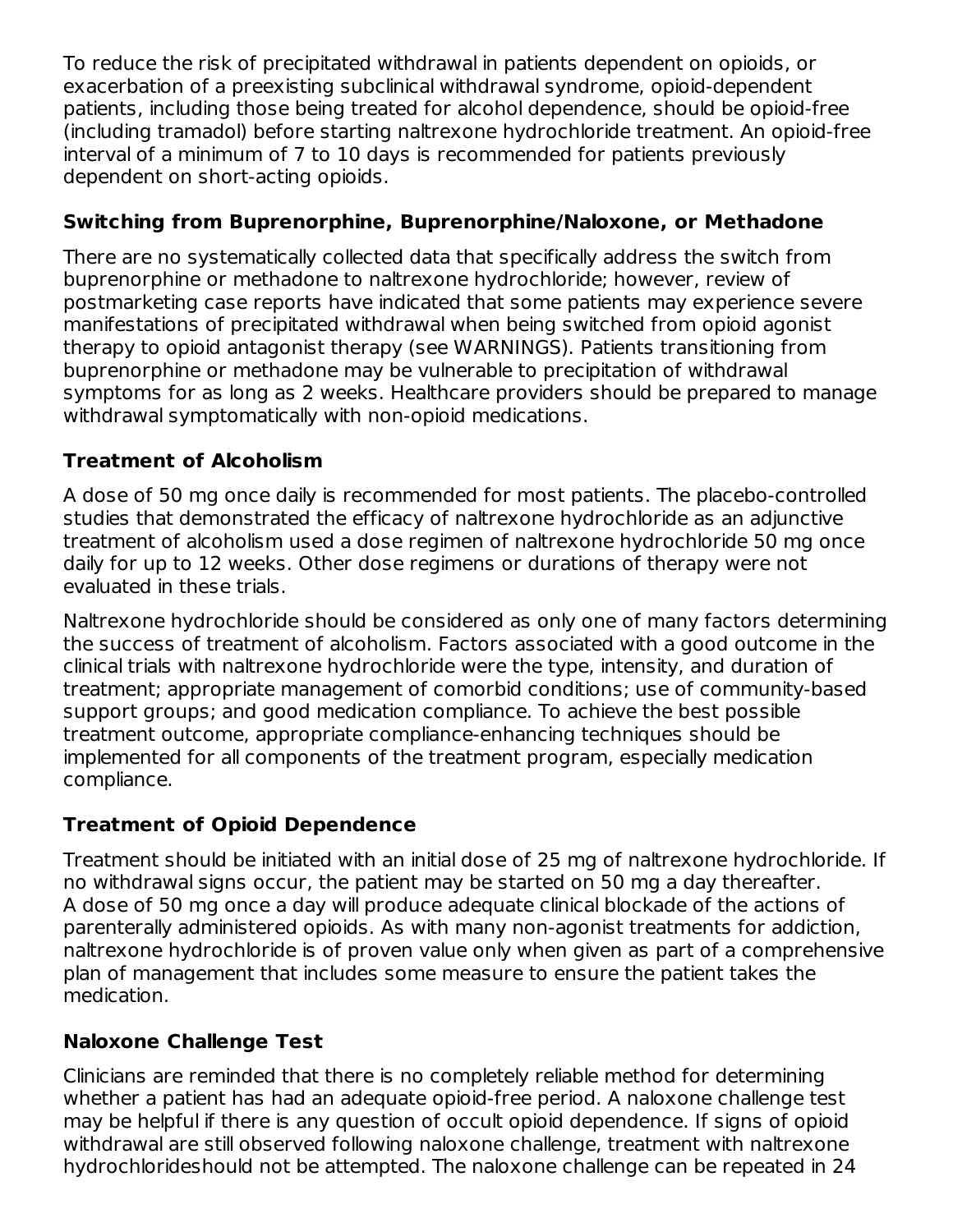hours. The naloxone challenge test should not be performed in a patient showing clinical signs or symptoms of opioid withdrawal, or in a patient whose urine contains opioids. The naloxone challenge test may be administered by either the intravenous or subcutaneous routes.

#### **Intravenous:**

Inject 0.2 mg naloxone.

Observe for 30 seconds for signs or symptoms of withdrawal.

If no evidence of withdrawal, inject 0.6 mg of naloxone.

Observe for an additional 20 minutes. Subcutaneous:

Administer 0.8 mg naloxone.

Observe for 20 minutes for signs or symptoms of withdrawal.

Note: Individual patients, especially those with opioid dependence, may respond to lower doses of naloxone. In some cases, 0.1 mg IV naloxone has produced a diagnostic response.

## **Interpretation of the Challenge**

Monitor vital signs and observe the patient for signs and symptoms of opioid withdrawal. These may include, but are not limited to: nausea, vomiting, dysphoria, yawning, sweating, tearing, rhinorrhea, stuffy nose, craving for opioids, poor appetite, abdominal cramps, sense of fear, skin erythema, disrupted sleep patterns, fidgeting, uneasiness, poor ability to focus, mental lapses, muscle aches or cramps, pupillary dilation, piloerection, fever, changes in blood pressure, pulse or temperature, anxiety, depression, irritability, backache, bone or joint pains, tremors, sensations of skin crawling or fasciculations. If signs or symptoms of withdrawal appear, the test is positive and no additional naloxone should be administered.

Warning: If the test is positive, do NOT initiate naltrexone hydrochloride therapy. Repeat the challenge in 24 hours. If the test is negative, naltrexone hydrochloride therapy may be started if no other contraindications are present. If there is any doubt about the result of the test, hold naltrexone hydrochloride and repeat the challenge in 24 hours.

## **Alternative Dosing Schedules**

A flexible approach to a dosing regimen may need to be employed in cases of supervised administration. Thus, patients may receive 50 mg of naltrexone hydrochloride every weekday with a 100 mg dose on Saturday, 100 mg every other day, or 150 mg every third day. The degree of blockade produced by naltrexone hydrochloride may be reduced by these extended dosing intervals.

There may be a higher risk of hepatocellular injury with single doses above 50 mg, and use of higher doses and extended dosing intervals should balance the possible risks against the probable benefits (see WARNINGS).

## **Patient Compliance**

Naltrexone hydrochloride should be considered as only one of many factors determining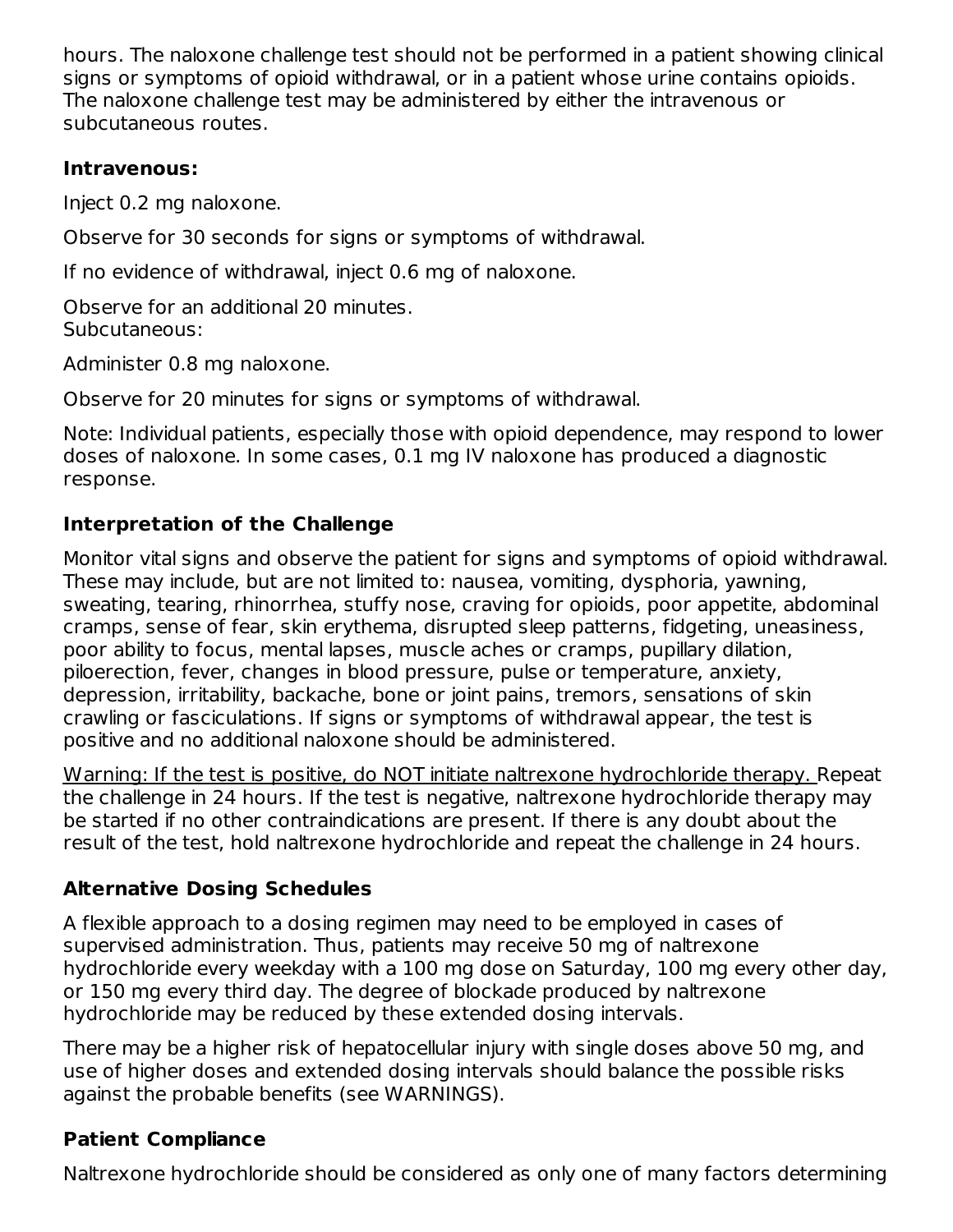the success of treatment. To achieve the best possible treatment outcome, appropriate compliance-enhancing techniques should be implemented for all components of the treatment program, including medication compliance.

#### **HOW SUPPLIED**

Naltrexone Hydrochloride Tablets, USP are available as follows: 50 mg: Yellow, round, biconvex, film-coated tablets debossed with "326" on one side and scored on other side.

Carton of 30 tablets (10 tablets per blister pack x 3), NDC 0904-7036-04

Store at 20° to 25°C (68° to 77°F); excursions permitted between 15° and 30°C (59° and 86°F) [see USP Controlled Room Temperature]. Dispense in a tight container.

Distributed by: Sun Pharmaceutical Industries, Inc. Cranbury, NJ 08512

## **Distributed By:**

### **MAJOR® PHARMACEUTICALS**

Livonia, MI 48152

Refer to package label for Distributor's NDC Number

ISS. 10/2014 PGPI0104D

## **Package/Label Display Panel**

Naltrexone Hydrochloride Tablets, USP

50 mg

30 Tablets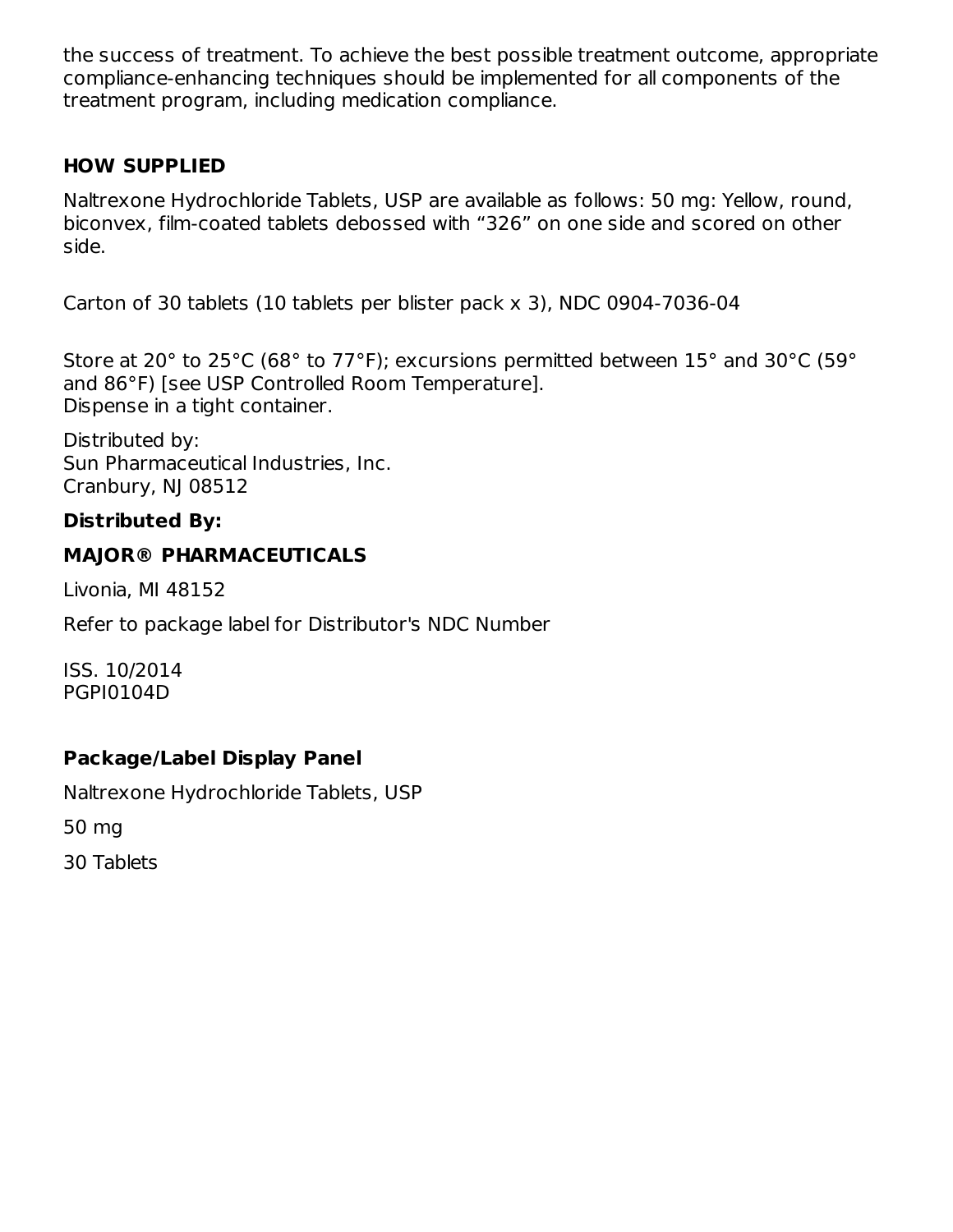

# **NALTREXONE HYDROCHLORIDE**

naltrexone hydrochloride tablet, film coated

| <b>Product Information</b>                                                           |                                          |                              |                          |                                  |  |  |  |
|--------------------------------------------------------------------------------------|------------------------------------------|------------------------------|--------------------------|----------------------------------|--|--|--|
| <b>Product Type</b>                                                                  | <b>HUMAN PRESCRIPTION</b><br><b>DRUG</b> | <b>Item Code</b><br>(Source) |                          | NDC:0904-7036(NDC:47335-<br>326) |  |  |  |
| <b>Route of Administration</b>                                                       | ORAL                                     |                              |                          |                                  |  |  |  |
|                                                                                      |                                          |                              |                          |                                  |  |  |  |
| <b>Active Ingredient/Active Moiety</b>                                               |                                          |                              |                          |                                  |  |  |  |
| <b>Ingredient Name</b>                                                               |                                          |                              | <b>Basis of Strength</b> | <b>Strength</b>                  |  |  |  |
| <b>NALTREXONE HYDROCHLORIDE (UNII: Z6375YW9SF) (NALTREXONE -</b><br>UNII:5S6W795COM) |                                          | <b>NALTREXONE</b>            | <b>HYDROCHLORIDE</b>     | 50 mg                            |  |  |  |
|                                                                                      |                                          |                              |                          |                                  |  |  |  |